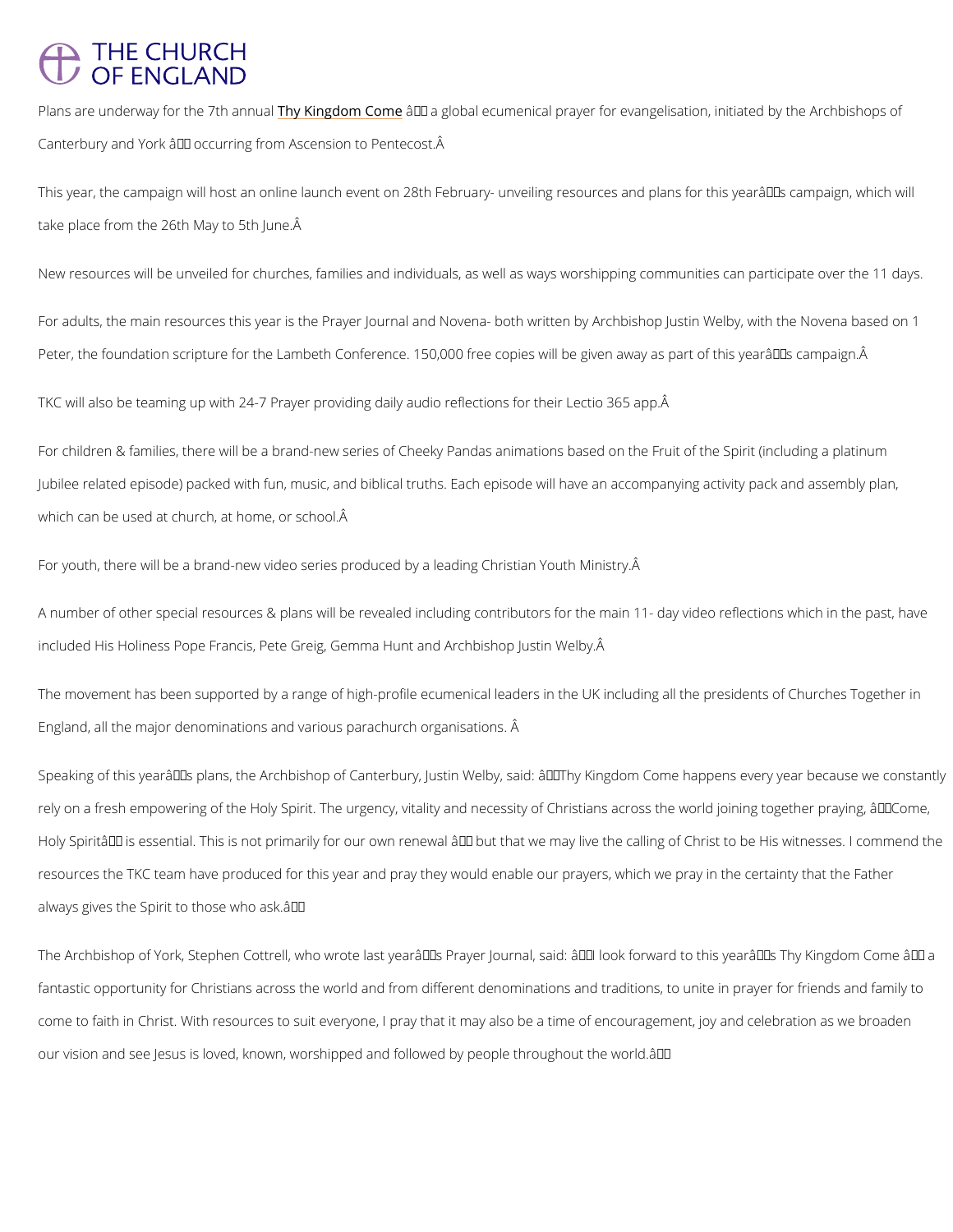His Eminence Archbishop Angaelos, Coptic Orthodox of London, Papal Legate to the United Kingdom said: âDDâDDThy Kingdom Comeâ DD has become time of the year when we gather around a yearning for Godâlls presence upon us and His Spirit within us. It is a time for the Church to shine in its diversity and to proclaim Godâll love, and reflect His light into every corner of the world. I am looking forward to my involvement this year and to seeing the wonders that the Church can perform, with Godâlls grace, when it works as one. âll LA

Cardinal Vincent Nichols, Archbishop of Westminster and President of the Catholic Bishopsâll Conference, said: âll all our human endeavours, we need the presence of the Holy Spirit, âll the Lord, the Giver of Lifeâll, whose gift to the Church and the world we celebrate again at Pentecost. During the days of prayer of âLLTThy Kingdom ComeâLL, we pray as a Christian family that others might share in the consolation and joy that come from knowing and loving our Blessed Lord. May our constant request be that the Holy Spirit guide us, strengthen our resolve and âll Trenew the face of the earthâll. all

Carla Harding, the Director of 24-7 Prayer GB said: âULIWe need God to empower His Church so we can effectively witness to those who donâLILIt know Jesus. Thatâ DDs why 24-7 Prayer are helping people around the globe join in with Thy Kingdom Come through Lectio 365, our free daily devotional App. Together, from Ascension to Pentecost, we will invite the Spirit to fill us afresh, and ask God to help us turn our prayers into mission.â

Daud Irfan, this yearâlles Youth President for the Methodist Church of Great Britain said: Â âDDAs we are approaching another season of Thy Kingdom Come, I am excited to not only be a part of this mission but to see the abundant grace of God, work powerfully to be a blessing for many through this global movement.â

CBeebies Gemma Hunt, one of the voices behind the Cheeky Pandas said: âDDEach year there is such a variety of ways to get involved with TKC and 2022 is really spoiling you! IâDDm honoured to be a part of a few projects that I hope you will look out for; including the brilliant 24-7 Prayer App Lectio for Families, which is collaborating with TKC for a week of prayers and see if you can hear my voice of not one but two Cheeky Pandas. TKC 2022 is an opportunity to pause, reconnect, recharge and power in to the year ahead!â

Emma Buchan, TKC Project Director said: âDDWe are so excited to share our plans for TKC 2022 at this webinar. At the heart of TKC is our commitment to serve the Church, hoping to inspire, equip and enable all to grow in faith; by providing free, spiritually nourishing resources for all ages. As a result, we will be giving away in total 150,000 copies of the Prayer journal and Novena. Our award-winning app will also be back and will be available in 9 different languages.  $\frac{20}{2}$ 

Across the Anglican communion support for the movement continues to grow. Â From Brazil to Burundi and beyond.

The Revd Devsiri Peiris, Prayer Coordinator Church of Ceylon in Sri Lanka, said: Â "It has been an amazing journey to partner with the Archbishop

of Canterbury in this global wave of prayerâll, we experience the awesome power of the Holy Spirit."